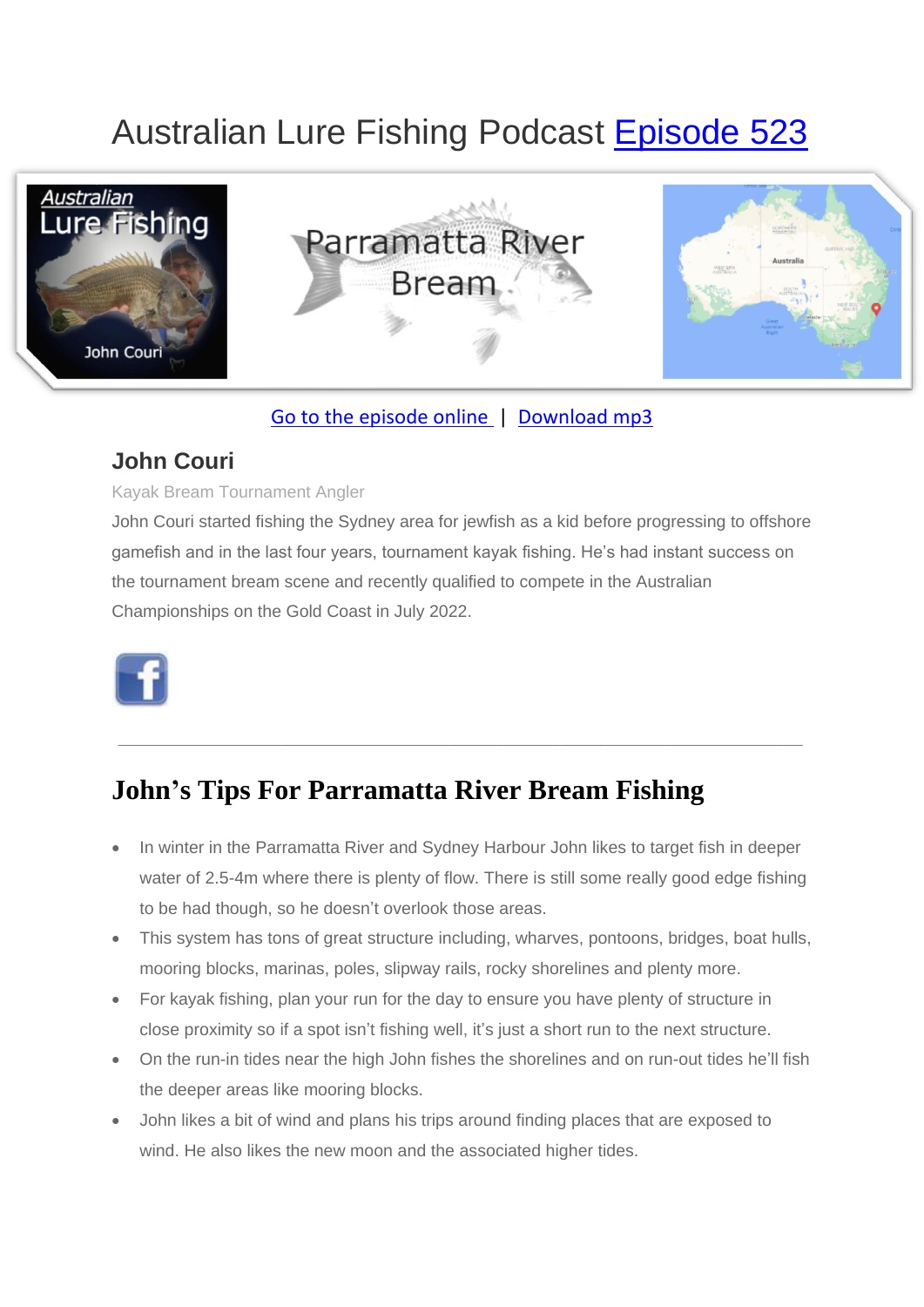- Points on either side of a bay or bends in the river are always worth spending some time looking at. John likes the side of the point where the current hits the point at full force. He finds the fish aren't always facing into the current, so it can take some casts to figure out which way they're facing.
- Once you find a piece of structure or a depth of water where the fish are holding you'll often find that by seeking out similar habitat and depths you'll find more fish that are active.
- A typical day for John will start with fishing the last of the run-in tide around the edges and shorelines and then retreating to the deeper mooring blocks and structures for the entire runout tide.
- On unfamiliar waters John looks for advice from anglers who know the area better, then resorts to google maps and looks to see what the wind and tide will be doing and where the types of structure that he'll target sit within that wind and tide regime.
- If the fishing is tough, stay focussed and stick with one or two lures that you know have a good chance of getting a bite and fishing them thoroughly. Use scents and do the usual things like sizing down your leader and slowing your retrieves.

## **John's Bream Fishing Tackle For The Parramatta**

- It's best to have rods and reel combos matched to the lures you'll be throwing, and to have one rod rigged with each style of lure, ready to be picked up and put into action when the circumstance arises.
- For shallow crankbaiting John uses a Millerods Twitch Freak with a 2000 size Daiwa Revelry reel 10-12lb Gosen braid and a long leader of 3-5lb Yamatoyo Chinu Harris fluorocarbon.
- The Millerods Twitch Freak is also good for Cranka Crabs, coupled with a 2500 size Daiwa reel with 3-5lb straight through fluorocarbon. John finds this results in less pulled hooks than a braid/fluoro combination.
- For small soft plastics such as Gulp Crabbies and Ecogear Aqua Prawns John likes the Millerods Grub Freak, which is just over 7' in length, coupled with a 2000 size reel.
- If you're getting started or on a limited budget then it's good to get a versatile outfit for soft plastics and a second outfit for throwing both crankbaits and Cranka Crabs. For throwing plastics look for a stiffer rod with a light tip in the 7' to 7'3" size range and couple it with a 2500 size reel, 10-12lb braid and a long leader of 3-6lb fluorocarbon. For the crank/crab rod, something a little under 7' with some flex through the middle section will help with casting light lures.